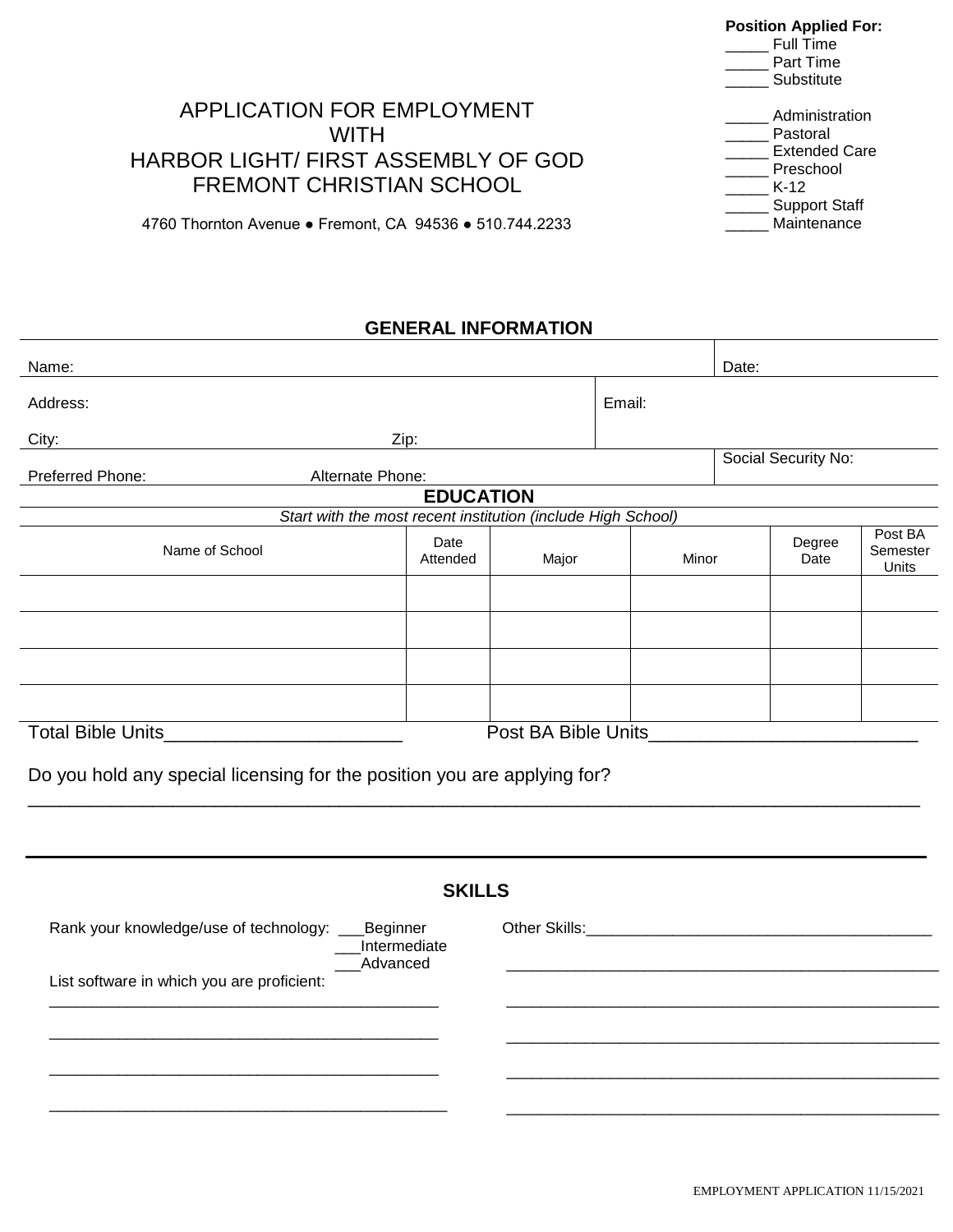## **EXPERIENCE**

| Start with most recent job |             |                             |  |
|----------------------------|-------------|-----------------------------|--|
| Name of Employer           | Work/Duties | How long did you work there |  |
|                            |             |                             |  |
|                            |             |                             |  |
|                            |             |                             |  |
|                            |             |                             |  |
|                            |             |                             |  |
|                            |             |                             |  |
|                            |             |                             |  |
|                            |             |                             |  |
|                            |             |                             |  |
|                            |             |                             |  |
|                            |             |                             |  |
|                            |             |                             |  |

## **Interest, Skills, Talents, Hobbies**

Briefly describe your occupational goals, hobbies, skills or talents that were not covered above:

**From what source did you learn of Harbor Light/First Assembly of God/Fremont Christian School?**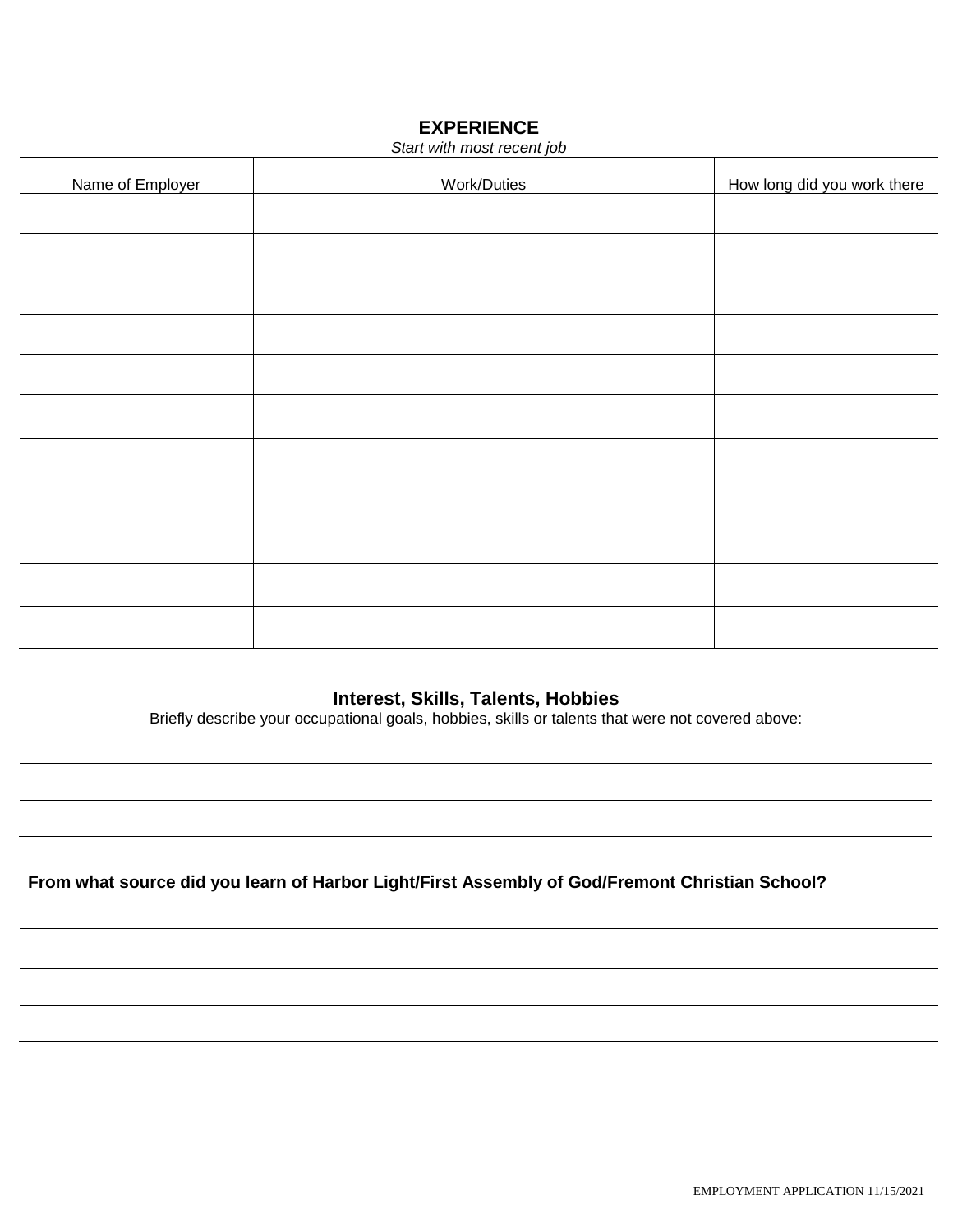## **CHRISTIAN BACKGROUND**

| Denominational preference? __________                                                                                       | <b>Present Affiliation?</b>                              |                     |  |  |
|-----------------------------------------------------------------------------------------------------------------------------|----------------------------------------------------------|---------------------|--|--|
| Member? Yes or No                                                                                                           | (Name and Address)                                       |                     |  |  |
| In what capacity are you active in your church?                                                                             |                                                          |                     |  |  |
| Please indicate the name and address if the Evangelical Church that you plan to attend regularly during your contract year. |                                                          |                     |  |  |
| Church Name                                                                                                                 | Address                                                  | City, State and Zip |  |  |
|                                                                                                                             | Rriefly how would you explain salvation to someone else? |                     |  |  |

Briefly, how would you explain salvation to someone else?

How did you accept Jesus Christ as your personal Savior?

WHY ARE YOU INTERESTED IN WORKING FOR HARBOR LIGHT/FIRST ASSEMBLY OF GOD/FREMONT CHRISTIAN SCHOOL?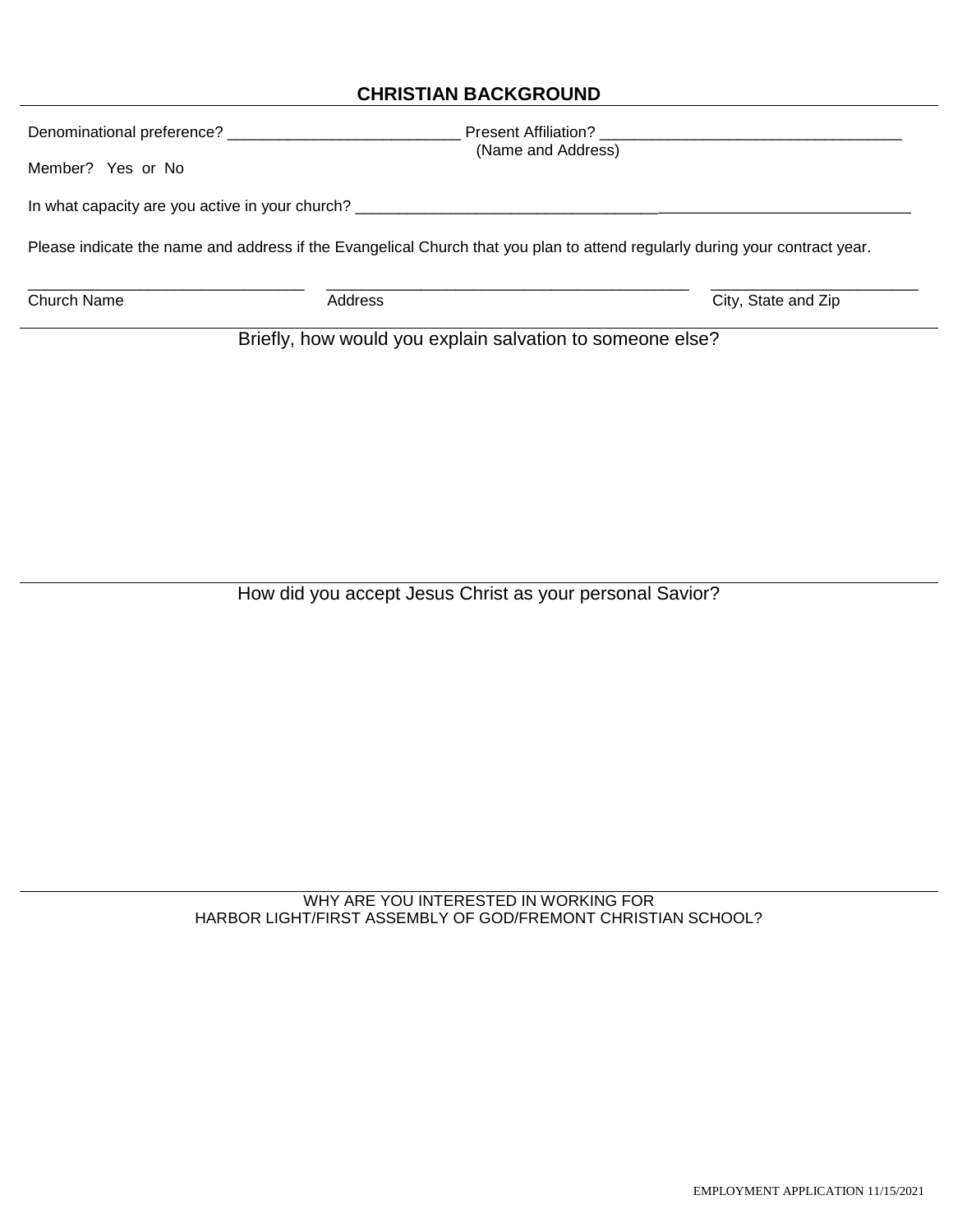#### **REFERENCES**

*You will need to sign the authorization to release reference information form and return it with this application.*

EMPLOYMENT/EDUCATIONAL REFERENCES: Give three references that are qualified to speak of your PROFESSSIONAL TRAINING AND EXPERIENCE. List your current or most recent principal or supervisor first.

| <b>NAME</b> | <b>EMAIL ADDRESS</b> | <b>PHONE</b> | POSITION/RELATIONSHIP |
|-------------|----------------------|--------------|-----------------------|
|             |                      |              |                       |
|             |                      |              |                       |
|             |                      |              |                       |

PERSONAL REFERENCES: Give three references that are qualified to speak of your SPIRITUAL AND CHRISTIAN SERVICE. DO NOT LIST IMMEDIATE FAMILY MEMBERS OR OTHER RELATIVES AS REFERENCES. List your current Pastor first.

| <b>NAME</b> | <b>EMAIL ADDRESS</b> | <b>PHONE</b> | POSITION/RELATIONSHIP |
|-------------|----------------------|--------------|-----------------------|
|             |                      |              |                       |
|             |                      |              |                       |
|             |                      |              |                       |

# AUTHORIZATION TO RELEASE REFERENCE INFORMATION

I have made application for a position with Harbor Light/First Assembly of God/Fremont Christian School. I authorize Harbor Light/First Assembly of God/Fremont Christian School to inquire about my work and personal history and to verify all data given in my application for employment, related papers, and my oral interviews.

I authorize the release and giving of any information requested by Harbor Light/First Assembly of God/Fremont Christian School such as employment records, performance reviews, and personal references whether such information is favorable or unfavorable to me.

I release any person, organization, or company from any and all liability, claims, or damages that may directly or indirectly result from the use, disclosure, or release of any such information by any person or party, whether such information is favorable or unfavorable to me.

I further waive the right to ever personally view any references given to Harbor Light/First Assembly of God/Fremont Christian School.

I further certify that I have carefully read and do understand the above statements.

Applicant's Name (Print)

Applicant's Signature Date Date of the Date of the Date Date of the Date Date Date of the Date of the Date of the Date of the Date of the Date of the Date of the Date of the Date of the Date of the Date of the Date of the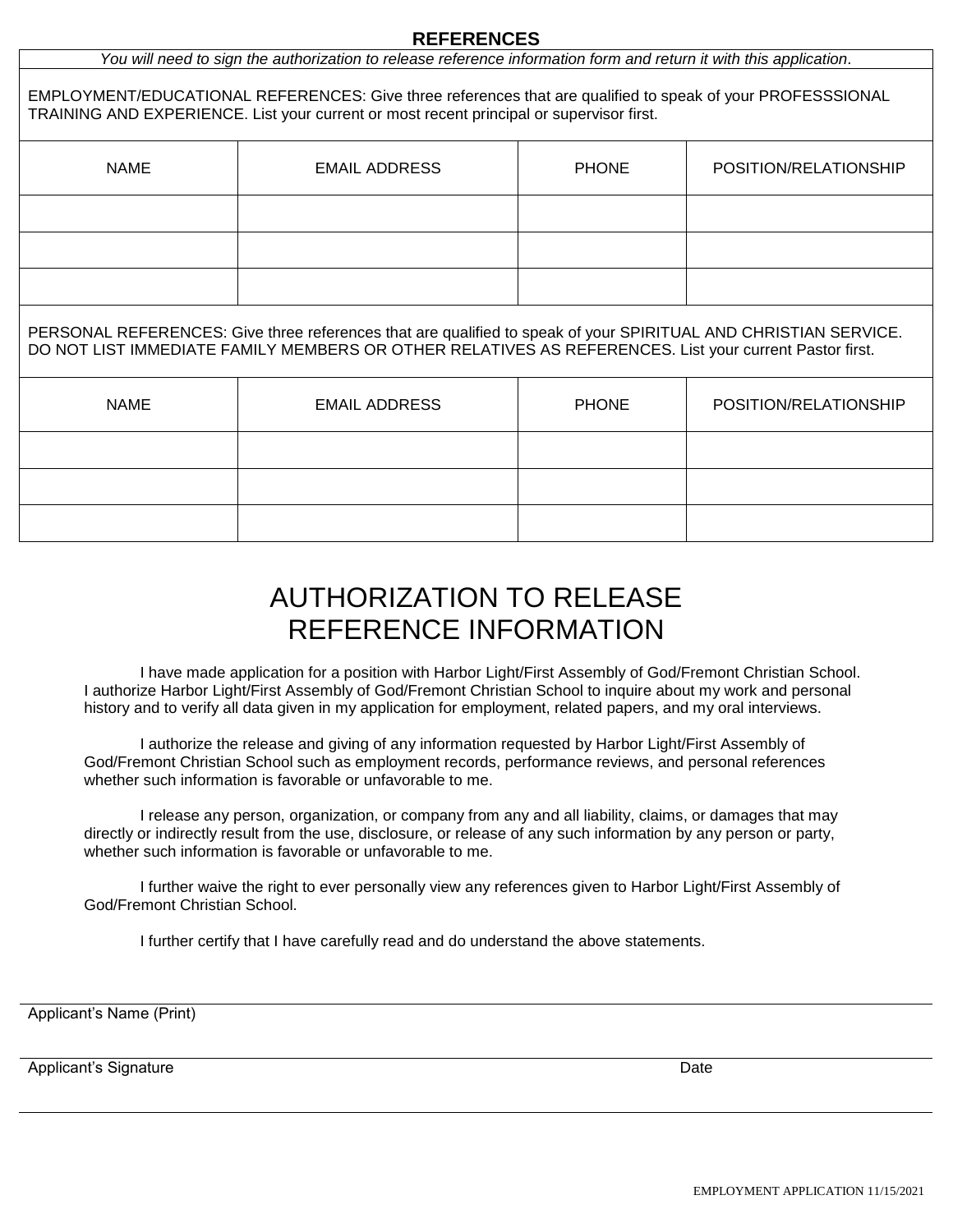# **APPLICANT'S CERTIFICATION AND AGREEMENT**

I understand that **Harbor Light/First Assembly of God/Fremont Christian School** does not discriminate in its employment practices on the basis of gender, race, color, national or ethnic origin, age or disability. The school is a religious organization and does discriminate on the basis of religion. I further understand that any offer of employment is conditioned on the proof of legal authority to work in the U. S.

I hereby certify that the facts set forth in these application forms are true and complete to the best of my knowledge. I understand that discovery of falsification of any statement or significant omission of fact during any phase of the hiring process may prevent me from being hired or, if hired, may subject me to immediate dismissal.

I authorize **Harbor Light/First Assembly of God/Fremont Christian School** to inquire about my work and personal history and to verify all data given in my application for employment, related papers, and my oral interviews. I authorize the release and giving of any information requested by **Harbor Light/ First Assembly of God/Fremont Christian School** such as employment records, performance reviews, and personal references. I release any person, organization, or company from liability or damage that may result from furnishing the information requested. I further waive the right to ever personally view any references given to **Harbor Light/First Assembly of God/Fremont Christian School**.

I further certify that I have carefully read and do understand the above statements.

| Signature of<br><b>ADDIT</b><br>- - | ⊿ате |  |
|-------------------------------------|------|--|

# **APPLICANT DECLARATION OF ETHICAL AND MORAL INTEGRITY**

As an applicant for a position at Harbor Light/First Assembly of God/Fremont Christian School, and its ministries, I (print name) example and recognize, understand, and adhere to the moral and ethical standards and mandates of said church / school. I further declare that with regard to my personal moral and ethical character and conduct as of this date, I am not, nor have been in the past engaged in inappropriate conduct toward minors, nor do I have inclinations toward such conduct. Inappropriate conduct includes the following: homosexuality, verbal, physical or sexual abuse as defined by Scripture and state law. I do declare that the above statement is factual and true. By affixing my signature, I declare that I meet the moral and ethical standards of Harbor Light/ First Assembly of God/Fremont Christian School.

\_\_\_\_\_\_\_\_\_\_\_\_\_\_\_\_\_\_\_\_\_\_\_\_\_\_\_\_\_\_\_\_\_\_\_\_\_\_\_\_\_\_\_ \_\_\_\_\_\_\_\_\_\_\_\_\_\_\_\_\_\_\_\_\_\_\_\_\_

Signature Date **Date**